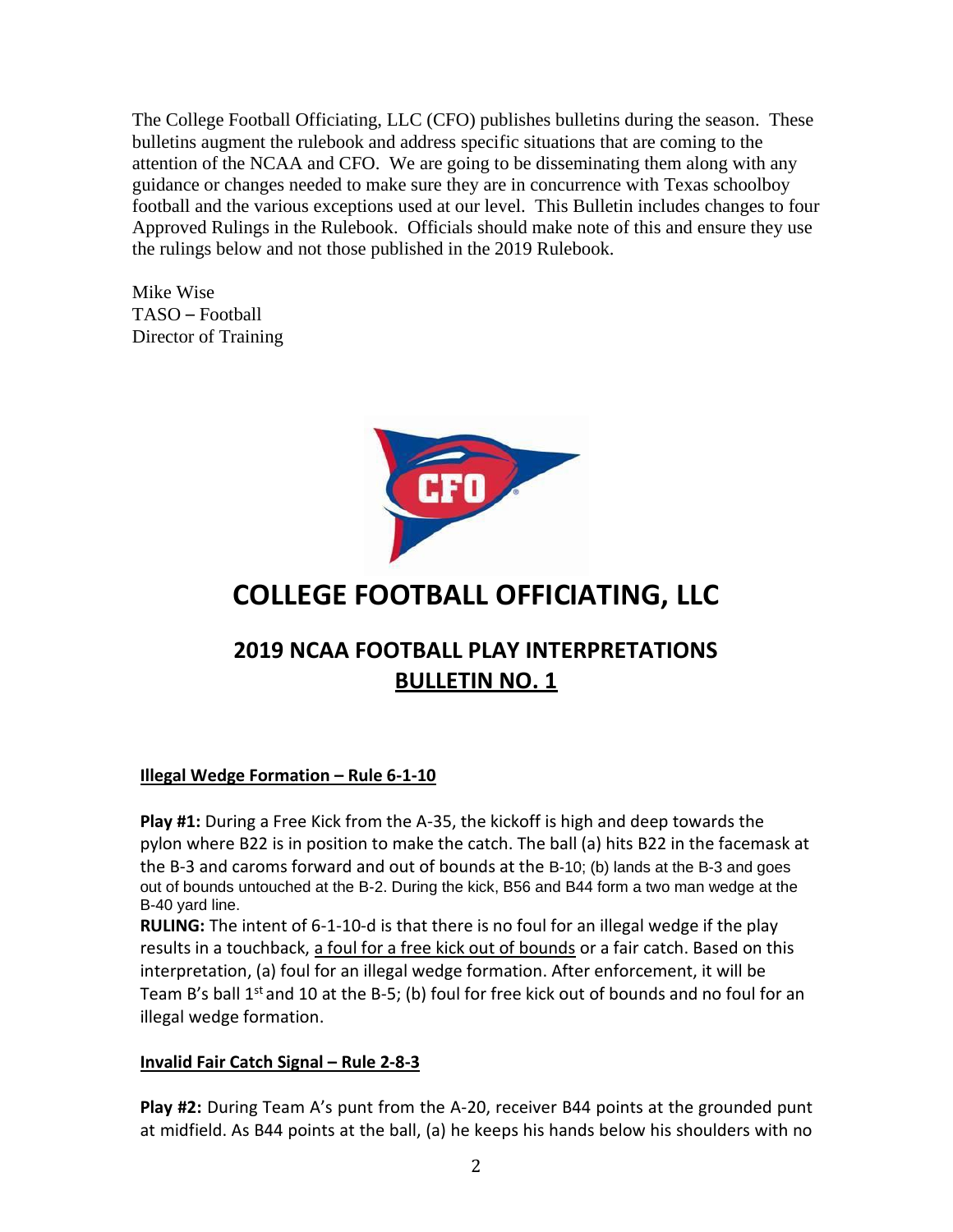waving motion; (b) he keeps his hands below his shoulders and has a waving motion; (c) he has his hands just above the shoulders with no waving motion.

**RULING:** Rule 2-8-3 states that any waving motion that does not meet the criteria for a valid signal is an invalid signal. Additionally, by interpretation the receiver is allowed to point at a kick as long as his hands remain below the shoulder and there is no waving motion. Both (b) and (c) would be an Invalid Fair Catch Signal. In (a), this would not be considered a signal at all, and Team B would retain the right to recover the ball and advance.

### **False Start – Rule 7-1-2**

**Play #3:** Team A has 3<sup>rd</sup> and 3 at the B-40. QB A12 is in shotgun formation, (a) makes a fake clap standing in position; (b) makes a fake clap while chucking his shoulders and hands forward in an exaggerated motion simulating the start of the play.

**RULING:** Rule 7-1-2-b-4-c states that it is a false start if the quarterback makes any quick, jerky movement that simulates the start of the play. In (a) no foul; (b) false start onA12.

#### **Passes Crossing the Neutral Zone – Rule 2-19-3**

**Play #4:** QB A12 throws a legal forward pass, and receiver A88 first touches the pass when the ball is 1 ½ yards beyond the neutral zone. The receiver's back foot is not beyond the neutral zone.

**RULING:** The legal forward pass has crossed the neutral zone. Rule 2-19-3-a states that a pass has crossed the neutral zone when it strikes anything beyond the neutral zone. By Rule 2-19-3-b, A88 as a player is not beyond the neutral zone. Nevertheless, by Rule 2- 19-3-a the pass has crossed the neutral zone since it was beyond the neutral zone when A88 touched it. The guiding principle on a pass crossing the neutral zone is the location of the ball when it is first touched.

### **Targeting / Blind Side Block Rule 9-1-4**

**Play #6: This Interpretation replaces 9-1-4, III from page FI-60 of the 2019 Rules Book.**  A44 is covering the kickoff that opens the second half. As A44 is running at the Team B 45-yard line, B66 targets and launches into A44 from the side, a blind-side block. B66 first makes contact with his forearm at A44's (a) neck; (b) upper arm or shoulder. **RULING:** (a) Foul by B66 for blind-side block with targeting. 15-yard penalty at the end of the run. B66 is disqualified for the remainder of the game and the first half of the next game. (b) Based on this year's rule change (Rule 9-1-18), this is now a foul forblind